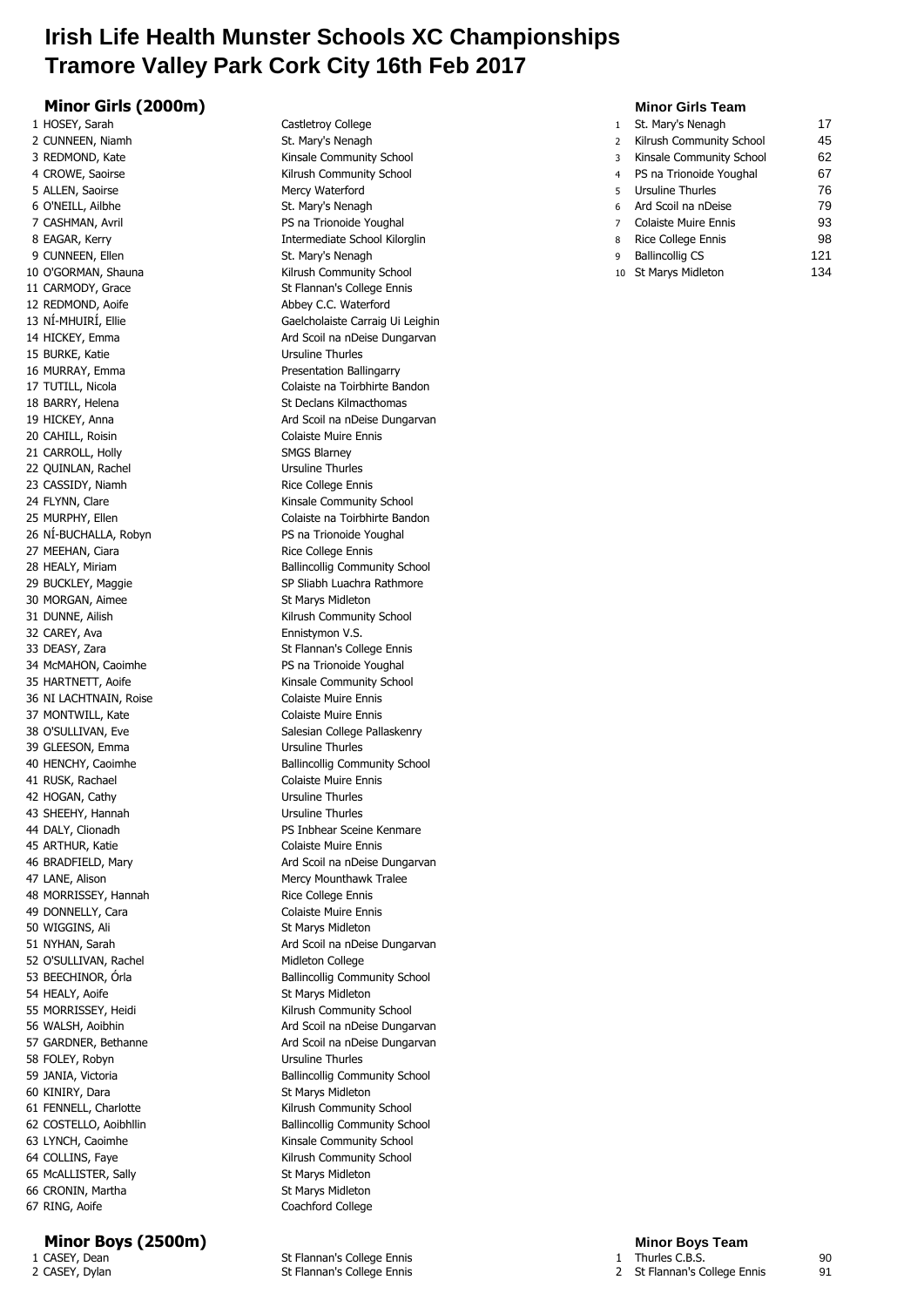3 GRIFFIN, Luke St Flannan's College Ennis<br>4 HEALY, Diarmuid St Flannan's College Ennis 4 HEALY, Diarmuid<br>5 McKENRY, Cathal 5 McKENRY, Cathal SMI Newcastle West<br>6 EVANS, Keith SMI Newsell Communist Presentation Milltown 6 EVANS, Keith Presentation Milltown 7 RYAN, Jack Our Lady's Templemore 9 Ó'DEASÚNAIGH, Donnacha<br>10 KEOGH, Darragh Gaelcholaiste Carraig Ui Leighin 12 FLEMING, Darragh St Brendans I<br>13 HOFFT, Kuba St Brendans I Midleton CBS 13 HOFFT, Kuba Midleton CBS 14 FOGARTY, Emmett<br>15 RYAN, Gavin 16 KILLEEN, Eoin **Killeen**, Eoin **Killeen**, Eoin 17 CREMIN, Nathan SMI Newcastle West<br>
18 O'NEILL. Davev<br>
Charleville CBS 18 O'NEILL, Davey **Charleville CBS** 19 GOULD, Tadhgh Thurles C.B.S. 20 O'MEARA, Jack Thurles C.B.S.<br>21 FENTON, Josh Abbey C.C. Wi 22 PALMER, Liam **PS Inbhear Sceine Kenmare**<br>
23 HOGAN, Niall **PS Installer COVERTS** Ennistymon CBS 23 HOGAN, Niall **Ennistymon CBS**<br>
24 O CEARMOIDE, Colin **Ennis Community**<br>
Ennis Community 24 O CEARMOIDE, Colin **Ennis Community College**<br>25 FINN. Robert **Engine College** 25 FINN. Robert 25 FINN, Robert Abbey C.C. Waterford<br>
26 DINAN, Zach Abbey C.C. Waterford<br>
Presentation Brothers 28 BRODKORB, Aaron Midleton College<br>29 KENNEDY, Jack Midleton Col Mhuire Thurles 29 KENNEDY, Jack Col Mhuire Thurles<br>
20 CRADDOCK, Eoin Col Mhuire Thurles 30 CRADDOCK, Eoin<br>31 BERESFORD, William of the Mercy Mounthawk Transformation of the Mercy Mounthawk Tralee<br>33 MURPHY, Lorchan Mercy Mounthawk Tralee 33 MURPHY, Lorchan<br>34 O'DEASUNAIGH, Fionn 34 Ó'DEASÚNAIGH, Fionn<br>35 FINN, Mark Gaelcholaiste Carraig Ui Leighin 36 RYAN-PRENDERVILLE, Sean Glenstal Abbey School Glenstal Abbey School (State School) 37 CROWLEY, Alex 38 STUART, Bailey Midleton College 39 MANN, Thomas SMI Newcastle West<br>40 CARROL-LAWLER, Adam SMI St Augustine's Dungarvan 40 CARROL-LAWLER, Adam<br>41 O'LEARY, Jack 42 O'BRIEN, Chris 43 GALVIN, Luke<br>44 KENT, Conor Collection St Augustine's Dun 45 LAHIFE, Cain and Santismus and Santismus Rice College Ennis<br>46 HANLEY, Tiernan 46 HANLEY, Tiernan<br>47 BOWLER, Kevin 48 O LEARY, George Glenstal Abbey School<br>49 JOSEPH. David Glenstal Abbey School (1995) 49 JOSEPH, David 50 MULVANEY, Eoghan St Brendans Killarney 51 MACLTON, Cian State Brendans Killarney<br>52 RYAN, Ben State Brendans Midleton College 52 RYAN, Ben Midleton College<br>
53 McCARTHY, Kallen Midleton Compre 54 CONNOLLY, Michael 55 CAMPBELL, Louis St Augustine's Dungarvan<br>56 CURRAN, James St Augustine's Dungarvan 56 CURRAN, James 57 DEE-CARTER, Brayden St Augustine's Dungarvan<br>58 CODY. Fintan 58 CODY, Fintan<br>59 QUEALLY, Peter 59 QUEALLY, Peter Glenstal Abbey School<br>1999 GO MOYNIHAN, Andrew Glenstal School School Sliabh Luach 62 RYAN-PRENDERVILLE, Michael 63 HARDIMAN, Nicki **Rice College Ennis** 64 BOWLES, Cian and Solid Midleton College<br>65 O'REILY, Eoin and St Brendans Killa 66 FRANKLIN, Michael<br>67 OUINN, Robert 68 Mc MAHON, Darragh 69 O'NEIL, Rian St Brendans Killarney 70 O'BRIEN, Daniel **Abbey C.C. Waterford**<br>71 FARRELL, Daniel **Abbey C.C. Waterford** 71 FARRELL, Daniel<br>72 ASHRAH, Cameron 73 MORRISON, Thomas Midleton CBS<br>74 MAWE. Stephen Midleton CBS 74 MAWE, Stephen 75 QUINLAN, Luke St Brogans Bandon 76 O'NEIL, Ethan St Brendans Killarney 77 RYAN, David<br>
78 MORIARTY, Dara<br>
78 MORIARTY, Dara 79 O'DUBHAIN, Eoghan St Brendans Killarn<br>
80 JORDAN. Nathan St Brendans Killarn<br>
St Brendans Killarn 80 JORDAN, Nathan 81 ROCHE, Kieran Glenstal Abbey School 83 SPELMAN, John Midleton CBS<br>84 ALAPINI, Desmond Midleton College 84 ALAPINI, Desmond<br>85 OPUORO, Efe 85 OPUORO, Efe St Flannan's College Ennis<br>86 AMBROSE, Patrick St Flannan's College Ennis 87 CROSSE, Killian 88 O'CONNOR, Taghdh SMI Newcastle West 89 FINNEGAN, Paric Controlled SMI Newcastle West S

**Junior Girls (2500m) Junior Girls Team**<br>1 HAYDE, Aimee **Junior Girls Team**<br>1 Rice College Ennis

Glenstal Abbey School St. Joseph's S S Tulla 11 MURPHY, Ben States College 12 S Phobail Sliabh Luachra Rathmore 12 FLEMING. Darrach Col Mhuire Thurles Abbey C.C. Waterford examined the presentation Brothers College Cork<br>
26 DINAN, Zach Presentation Brothers College Cork<br>
27 BYRNE, Harry St Brendans Killarney<br>Midleton College St Augustine's Dungarvan Abbey C.C. Waterford<br>Glenstal Abbey School S Phobail Sliabh Luachra Rathmore<br>Midleton CBS St Augustine's Dungarvan 5 Phobail Sliabh Luachra Rathmore Crescent Comprehensive<br>Thurles C.B.S. 60 MOYNIHAN, Andrew S Phobail Sliabh Luachra Rathmore<br>61 BREATHNACH, Tadhg San Meanscoil San Nicolas An Rinn **Meanscoil San Nicolas An Rinn<br>Glenstal Abbey School** St Brendans Killarney<br>Glenstal Abbey School St Augustine's Dungarvan<br>Rice College Ennis St Augustine's Dungarvan<br>Midleton CBS S Phobail Sliabh Luachra Rathmore<br>St Brendans Killarney 82 O'CONNOR, Richard Sand School Silabh Luachra Rathmore<br>
S Phobail Sliabh Luachra Rathmore<br>
Midleton CBS **SMI Newcastle West<br>Col Mhuire Thurles** S Phobail Sliabh Luachra Rathmore

St Marys Newport

| 3 | <b>SMI Newcastle West</b>    | 94  |
|---|------------------------------|-----|
| 4 | Midleton CBS                 | 108 |
| 5 | <b>Col Mhuire Thurles</b>    | 117 |
| 6 | St Brendans Killarney        | 140 |
| 7 | <b>Glenstal Abbey School</b> | 151 |
| 8 | Abbey C.C. Waterford         | 151 |
| ٩ | S Phobail Sliabh Luachra     | 159 |
|   | 10 St Augustine's Dungarvan  | 170 |
|   | 11 Midleton College          | 182 |
|   | 12 Rice College Ennis        | 232 |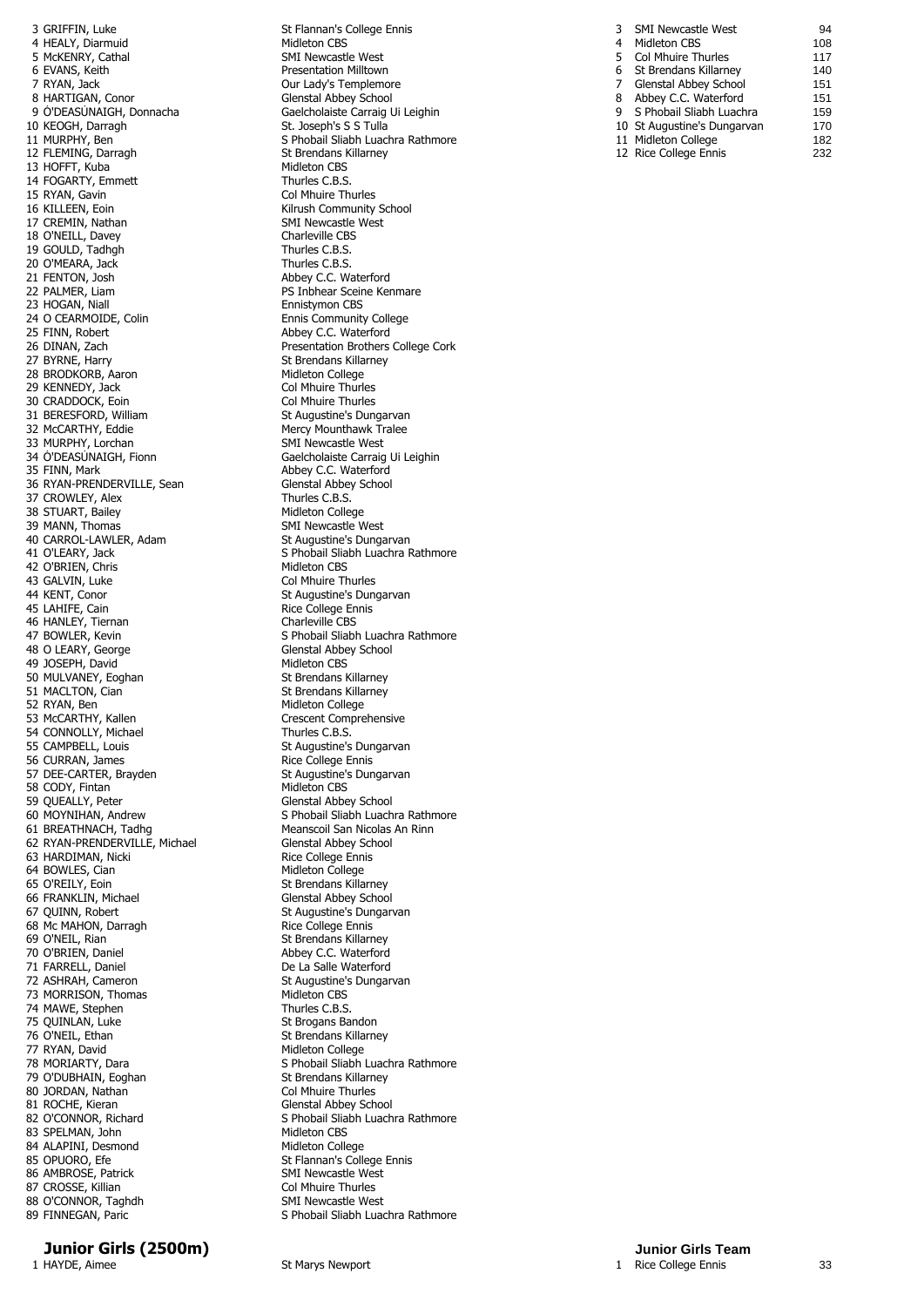2 O'BRIEN, Una Waterpark College<br>
2 COTTER, Shannon<br>
Coachford College 3 COTTER, Shannon<br>4 DOHERTY, Ella 4 DOHERTY, Ella Colaiste Muire Ennis<br>5 O'KEEFFE. Lucy Colaiste Marys Midleton 6 MORRISON, Sarah Loreto Fermoy 7 GRIFFIN, Carla 8 CARR, Meghan Loreto Fermoy 9 MADIGAN, Aoife 12 BARRETT, Sarah<br>13 O'NEILL, Aine 14 EGAN, Grainne 16 CAREY, Caoimhe St Aloysius Carrigtwohill<br>17 PIKE. Ellie St Aloysius Carrigtwohill<br>Rice College Ennis 17 PIKE, Ellie Rice College Ennis<br>18 NT-MHUTRT, Roise Rice College Ennis<br>18 NT-MHUTRT, Roise 21 FORDE, Isobel Ursuline Thurles<br>
22 O'SULLIVAN, Eimear Care Connection SS Tralee 22 O'SULLIVAN, Eimear **Presentation SS Transformation SS Transformation SS Transformation SS Transformation SS Tra**<br>23 FANNING. Anna 23 FANNING, Anna<br>24 O'CONNOR, Heather 25 MULCAHY, Lucy 28 McMAHON, Leah **Rice College Ennis**<br>29 WALSH, Rachel **Richard Engine Engine College Ennis** 29 WALSH, Rachel<br>30 CONLON, Niamh 31 O'MALLEY, Meabh Spanish Point 32 O'REILLY, Orna **Waterpark College (1986)**<br>33 KEOGH, Megan Manager (1986) St Augustine's Dur 36 O'MAHONY, Niamh Presentation SS Translation SS Translation SS Translation SS Translation SS Translation SS Tr 37 MONAHAN, Clodagh 39 HARRINGTON, Rebecca<br>
40 DOHERTY, Grace Colaiste Muire Ennis 40 DOHERTY, Grace Colaiste Muire E<br>
41 OSBORNE, Emma Colaiste Mursuline Thurles 41 OSBORNE, Emma<br>42 SILLET. Maggie de la controllation de la Colaiste Muire Cobh 42 SILLET, Maggie 43 O'DEA, Katie Colaiste Muire Ennis<br>14 BUCKLEY, Sara-Zia Communistic Ballincollig Communi 45 GEARY, Saoirse<br>46 DWYER, Rachel 48 KEARNEY, Sinead 52 WALL, Hannah<br>53 DEFAOITE, Muireann 54 FANNING, Carla 56 BARRY, Rachel St Marys Midleton<br>57 WULFF, Harriet St Marties Materpark College 57 WULFF, Harriet **Waterpark Collegence Waterpark Collegence** Waterpark Collegence B<br>58 GILLMAN, Marion Water Water Wiseline Thurles 58 GILLMAN, Marion<br>59 SHANLEY, Aisling 61 HAYES, Kate 63 WALSH, Rebecca and the control of the control of the control of the control of the control of the control o<br>Galaxy St Augustine's St Augustine's 65 COMERFORD, Anna Ursuline Waterford 66 MELLERICK, Laura 68 DEANE, Cora **Colaiste Muire Ennis** 69 COLLERAN, Elena Colaiste Muire Ennis<br>
70 McHUGH, Sinead Colaiste Musuline Waterford 70 McHUGH, Sinead<br>71 CODY, Abigail 71 CODY, Abigail **St Marys Midleton**<br>
72 BAGNELL, Niamh **State Abiation** Colaiste Pobail Bh 77 McCABE, Rebecca<br>
78 TYRRELL, Isobel<br>
179 Ursuline Thurles 78 TYRRELL, Isobel

### **Junior Boys (3500m) Junior Boys Team**

1 HARTNETT, Paul Colaiste an Chraoibhin Fermoy 2 MARY, Matteo St Declans Kilmacthomas 3 HANRAHAN, Mark St Flannan's College Ennis<br>
4 O'RIORDAN, Oisin<br>
St Flannanyan C.B.S 4 O'RIORDAN, Oisin<br>5 POLLMAN-DAAMEN, Tim 6 HARRINGTON, Fionn 7 POLLMAN-DAAMEN, Sean Mercy Mounthawk Tralee 8 MORRISSEY, Tiernan Colaiste Chriost Ri Cork 9 LEE, Ewan Ashton Ashton Ashton Ashton Ashton Ashton Ashton Ashton Ashton Ashton Ashton Ashton Ashton Ashton <br>Ashton Ashton Ashton Ashton Ashton Ashton Ashton Ashton Ashton Ashton Ashton Ashton Ashton Ashton Ashton Ashto 11 COLLINS, Ted Glenstal Abbey School

St Marys Midleton<br>Loreto Fermov 10 QUINLIVAN, Laura **Kilrush Community School** Kilrush Community School 11 BUCKLEY, Jane Colaiste na Toirbhirte Bandon<br>Presentation SS Tralee St Augustine's Dungarvan<br>St Marys Mallow 15 LILLIS, Sinead **Kilrush Community School**<br>16 CAREY, Caoimhe **Kilrush Community School**<br>5 St Aloysius Carrigtwohill 18 NÍ-MHUIRI, Roise St Augustine's Dungarvan<br>19 KILLIGREW, Kate St Augustine's Dungarvan 19 KILLIGREW, Kate St Augustine's Dungarvan<br>19 DUFFIN, Anna St Augustine Waterford Ursuline Waterford Ardscoil na Mara Tramore<br>Presentation Thurles 26 DALY, Abbie Colaiste na Sceilge Caherciveen<br>27 CASHMAN, Lesley Colaiste na Trionoide Youghal PS na Trionoide Youghal Kilrush Community School 33 KEOGH, Megan St Augustine's Dungarvan<br>34 DUNPHY, Shiona St Declars Kilmacthomas 34 DUNPHY, Shiona<br>35 MURPHY, Danielle State State Colaiste Treasa Kanturk Colaiste Treasa Kanturk<br>Presentation SS Tralee 38 COLEMAN, Emma<br>39 HARRINGTON, Rebecca<br>39 HARRINGTON, Rebecca Ballincollig Community School<br>St Marys Midleton Colaiste na Sceilge Caherciveen 47 FENNELL, Victoria **Kilrush Community School**<br>48 KEARNEY, Sinead **Killed Community School** 49 O'NEILL, Sarah Bishopstown Community School 50 MURPHY, Kate **PS Inbhear Sceine Kenmare**<br>
51 FENNELL, Emma Kilrush Community School<br>St Marys Midleton PS Inbhear Sceine Kenmare<br>Waterpark College 55 O'REILLY, Aoife **PS Inbhear Sceine Kenmare** 59 SHANLEY, Aisling St Augustine's Dungarvan (St Augustine's Dungarvan (St Augustine's Dungarvan (St Augustine<br>St Augustine (St Augustine Shahim Colaiste Choilm Ballincollig Colaiste Choilm Ballincollig<br>Ursuline Thurles 62 CRONIN, Ciara **Colaiste Pobail Bheanntrai** St Augustine's Dungarvan<br>Ursuline Waterford 67 CURRAN, Tess St Augustine's Dungarvan Colaiste Pobail Bheanntrai 73 HURLEY, Laura Colaiste Pobail Bheanntrai 74 KEEVERS, Kate Colaiste Pobail Bheanntrai 75 O'SHEA, Molly Colaiste Pobail Bheanntrai 76 CROWE, Eleanor **Came Community School**<br>77 McCABE, Rebecca **Community School** Ursuline Thurles

|   | St Augustine's Dungarvan      | 50  |
|---|-------------------------------|-----|
| 3 | Kilrush Community School      | 55  |
| 4 | Loreto Fermoy                 | 62  |
| 5 | <b>Presentation SS Tralee</b> | 70  |
| 6 | Waterpark College             | 71  |
| 7 | Ursuline Waterford            | 72  |
| 8 | Colaiste Muire Ennis          | 87  |
| 9 | <b>St Marys Midleton</b>      | 102 |
|   | 10 Ursuline Thurles           | 120 |
|   | 11 PS Inbhear Sceine Kenmare  | 158 |
|   | 12 Colaiste Pobail Bheanntrai | 173 |

| 1 HARTNETT, Paul       | Colaiste an Chraoibhin Fermoy | St Flannan's College Ennis      | 89  |
|------------------------|-------------------------------|---------------------------------|-----|
| 2 MARY, Matteo         | St Declans Kilmacthomas       | Ennistymon CBS                  | 128 |
| 3 HANRAHAN, Mark       | St Flannan's College Ennis    | Mercy Mounthawk Tralee          | 130 |
| 4 O'RIORDAN, Oisin     | Dungarvan C.B.S               | 4 Colaiste Chriost Ri Cork      | 135 |
| 5 POLLMAN-DAAMEN, Tim  | Mercy Mounthawk Tralee        | 5 Our Lady's Templemore         | 141 |
| 6 HARRINGTON, Fionn    | St Brogans Bandon             | 6 Nenagh C.B.S.                 | 143 |
| 7 POLLMAN-DAAMEN, Sean | Mercy Mounthawk Tralee        | Midleton CBS                    | 156 |
| 8 MORRISSEY, Tiernan   | Colaiste Chriost Ri Cork      | 8 St Brogans Bandon             | 160 |
| 9 LEE, Ewan            | Ashton                        | 9 St Augustine's Dungarvan      | 163 |
| 10 POWER, Mathew       | Rice College Ennis            | 10 Salesian College Pallaskenry | 214 |
| 11 COLLINS, Ted        | Glenstal Abbey School         |                                 |     |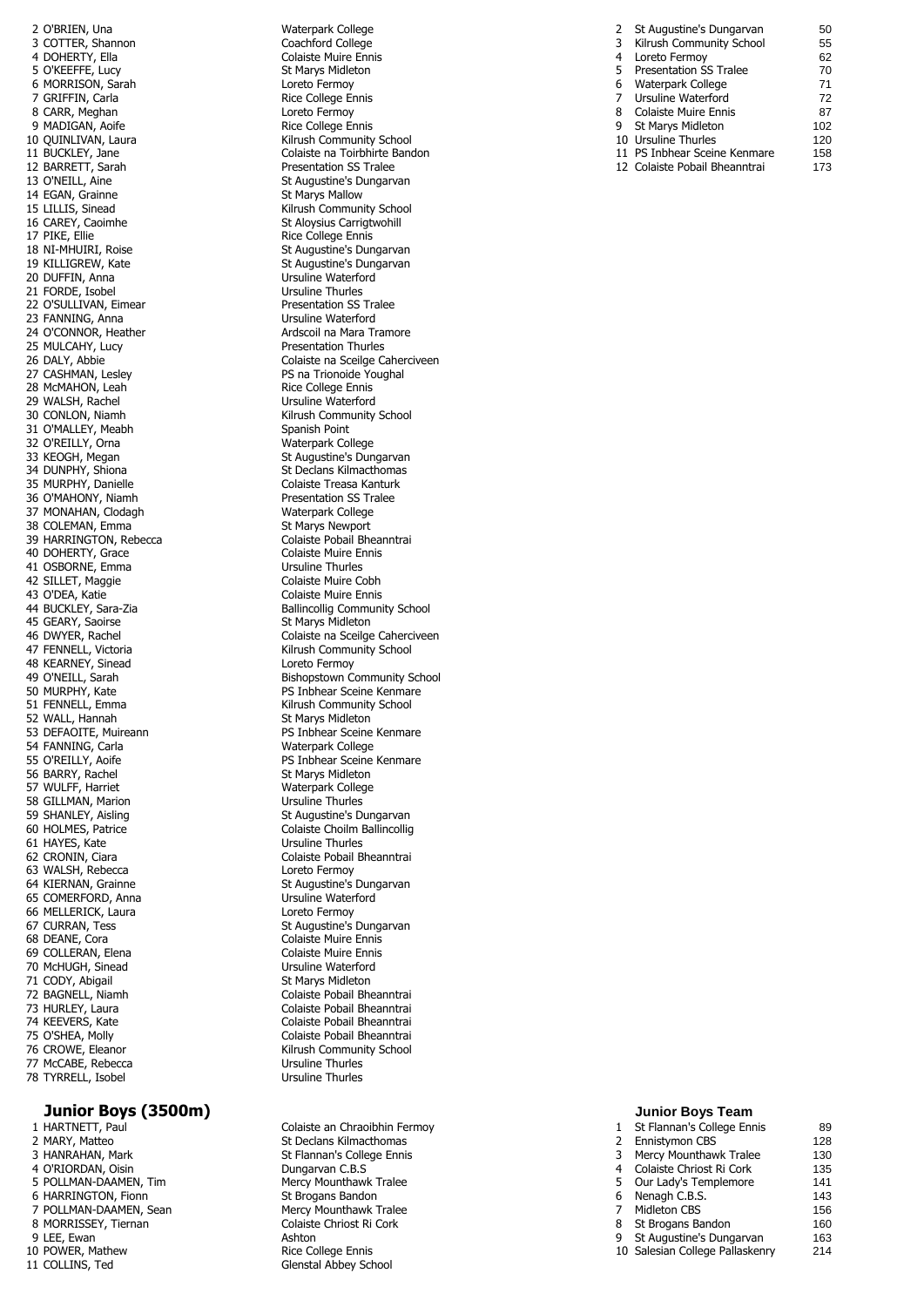12 McNAMEE, Ciaran St Colmans CC Midleton<br>13 KENNY, Byron St Colmans CC Midleton 13 KENNY, Byron<br>14 FOGARTY, Henry 14 FOGARTY, Henry Our Lady's Templemore 15 HARRISON, Shane St Flannan's College Ennis<br>16 GALVIN. Patrick St Flannan's College Ennis 17 RYAN, Micheal 18 RONAN, Peter **Hamilton High School Bandon**<br>19 DESMOND, Niall **Hamilton High St Brogans Bandon** 20 HURLEY, Eoin **Ennistymon CBS**<br>21 DAGG. Imix **Ennistymon V.S.** 21 DAGG, Imix **Ennistymon V.S.**<br>22 O'BRIEN, Eoin **Ennistymon V.S.** 22 O'BRIEN, Eoin St Declans Kilmacthomas<br>23 O'REILLY. Michael St Declans St Declans Kilmacthomas 24 GAFFNEY, Charlie 25 WALSH, Sean Midleton CBS<br>26 BLANCHE, Fionn Market Mobey C.C. W 26 BLANCHE, Fionn 27 But and 27 RYAN, Micheal 27 RYAN, Micheal 27 RYAN, Micheal **Our Lady's Templemore** 28 SHANAHAN, Conor St Flannan's College Ennis 29 FERRIS, Andrew Nenagh C.B.S.<br>
29 FERRIS, Andrew Nenagh C.B.S.<br>
30 O'SULLIVAN. Shane New Scoil Pól Kilfinane 30 O'SULLIVAN, Shane 31 GILLIGAN, Aidan Scoil Pól Kilfinane<br>32 FINNEGAN, Pete States Standard St Augustine's Du 33 PRENDERVILLE, Rory<br>34 SWEENEY, Joe 35 COLLINS, Donagh 36 RYAN, Enda<br>37 O'REILLY, Timmy The Community School of Bouglas Community School 38 KELLER, Josh (1988) Sandwich House De La Salle Waterford (1989) BARRY, Keith (1988) Sandwich House Ennistymon CBS 39 BARRY, Keith<br>40 BUCKLEY, Ben 41 MORRISSEY, Oisin St Augustine's Dungarvan 42 KELLY, Andrew **Midleton CBS**<br>43 POWER, Jack **Midleton CBS** 43 POWER, Jack St Flannan's College Ennis<br>44 FRISBY, Ciaran St Flannan's St Augustine's Dungarvan 44 FRISBY, Ciaran State of the State State State State State State State State State State State State State S<br>Salesian College Pallasken State State State State State State State State State State State State State State 45 TOOMEY, Josh Salesian College Pallaskenry<br>46 FLYNN, Eoin Sales St Augustine's Dungarvan 47 FEELY, John Mercy Mounthawk Tralee 48 O'CONNOR, Oisin **Nenagh C.B.S.**<br>49 CUNNINGHAM, Joseph Nenagh C.B.S. 49 CUNNINGHAM, Joseph<br>50 LAKE, Stephen 50 LAKE, Stephen St Augustine's Dungarvan<br>51 HARINK, David St Augustine's Dungarvan 51 HARINK, David Colaiste Chriost Ri Cork 52 TURNER, Adam 53 HAPPI, Alan Ashton School Cork 54 LANE, Evan Midleton CBS<br>55 KELLY-O'DRISCOLL, Odhran Menagh C.B.S. 55 KELLY-O'DRISCOLL, Odhran Nenagh C.B.S.<br>56 DEVERAUX, Declan New York Ennistymon CBS 56 DEVERAUX, Declan 57 RYAN, Damien Colaiste Chriost Ri Cork<br>58 BRENNAN, Eoin Corresponding Midleton CBS 58 BRENNAN, Foin 59 O'CONNOR, Ben Nenagh C.B.S. 60 BYRNES, Conor Salesian College Pallaskenry<br>61 HORGAN. Sean Salesian College Pallaskenry 61 HORGAN, Sean Midleton CBS<br>62 BARROS, Andre Menagh C.B.S. 62 BARROS, Andre<br>63 O'REILLY, Tom 63 O'REILLY, Tom Col Mhuire Thurles<br>64 PEARSON, Scott Collection Collection Collection Collection Collection Collection Collection Collection Col 65 McSWEENEY, Darragh St Brogans Bandon 66 FLEMING, Harry **Call Controller Controller Controller Controller Controller Controller Controller Controller**<br>
Our Lady's Templemore 67 LOUGHNANE, Rhys COUT Lady's Templemore<br>68 McGARRY, Mark County St Augustine's Dungarva 69 GRACE, Owen **Nenagh C.B.S.**<br>The Nenagh C.B.S. Nenagh C.B.S. To NOWAK. Mateuz 70 NOWAK, Mateuz 71 DOYLE-O BRIEN, Daire Mercy Mounthawk Tralee 72 KELLY, Coleman **Ennistymon CBS** 73 ADEBOWALE, David<br>74 WALSH, Odhran Colaiste Chriost Ri Cork Colaiste Chriost Ri Cork 74 WALSH, Odhran Colaiste Chriost Ri Cork 75 KELLY, Eoghan Salesian College Pallaskenry<br>76 HARTY, Hugo Salesian Strausstrauss Strausstrauss Strausstrauss Strausstrauss Strauss Strauss Strauss Straus 77 EMERSON, Hugh Mercy Mounthawk Tralee 78 ISOBAR, Churchill Colaiste Chriost Ri Cork (Colaiste Chriost Ri Cork<br>19 SHEEHAN, Gary Colaiste College Pallask<br>19 Salesian College Pallask (Colaiste College Pallask 80 SPIEWAKOWSKI, Natan Salesian College Pallaskenry<br>81 LLOYD, Jack Salesian College Pallaskenry

### **Intermediate Girls (3000m) Inter Girls Team**

1 HAYES, Laura Loreto Fermoy 2 MULDOWNEY, Tamzin St Marys Midleton 3 O'BRIEN, Shona **Presentation Milltown** 6 O'NEILL, Leah<br>7 COTTER, Jennifer 7 COTTER, Jennifer Coachford College<br>
2 RAMASAWMY, Tara Contract Contract Presentation Wate 8 RAMASAWMY, Tara Presentation Waterford 9 O'CONNOR, Alyce Presentation Waterford 10 ALLEN, Aoife **Mercy Waterford**<br>11 MORAN. Ellan Mount Mercy Cor 12 HARTIGAN, Rachel Colaiste Muire Ennis<br>13 FAGAN, Emma<br>St Marys Newport 13 FAGAN, Emma 16 HURLEY, Cattyn **MICC Dunmanway**<br>17 JACKMANN. Sophie **Microsoft Contract Abbey C.C.** Waterford 17 JACKMANN, Sophie 18 BARRY, Sara **Loreto Fermoy** 

**Presentation Milltown**<br>Nenagh C B S St Brogans Bandon PS Inbhear Sceine Kenmare<br>Colaiste Chriost Ri Cork St Augustine's Dungarvan<br>John the Baptist C.S Hospital Salesian College Pallaskenry<br>Midleton CBS Douglas Community School Patrician Academy Mallow St Augustine's Dungarvan Colaiste Chriost Ri Cork Our Lady's Templemore St Augustine's Dungarvan<br>Nenagh C.B.S. St Augustine's Dungarvan Salesian College Pallaskenry Salesian College Pallaskenry

4 NEFF, Alannah **Carrigaline Community School**<br>5 CAHILL, Emily **Carrier Colaiste Muire Ennis** Colaiste Muire Ennis<br>Colaiste Muire Ennis PS Inbhear Sceine Kenmare Mount Mercy Cork 14 GARRY, Aine St Flannan's College Ennis 15 HICKEY, Kate **Ard Scoil na nDeise Dungarvan** 

1 Colaiste Muire Ennis 23<br>2 Loreto Fermov 47 Loreto Fermoy 3 Ursuline Waterford 70 4 Ard Scoil na nDeise 77 5 St Marys Midleton 77<br>6 Blackwater C S Lismore 92 Blackwater C.S. Lismore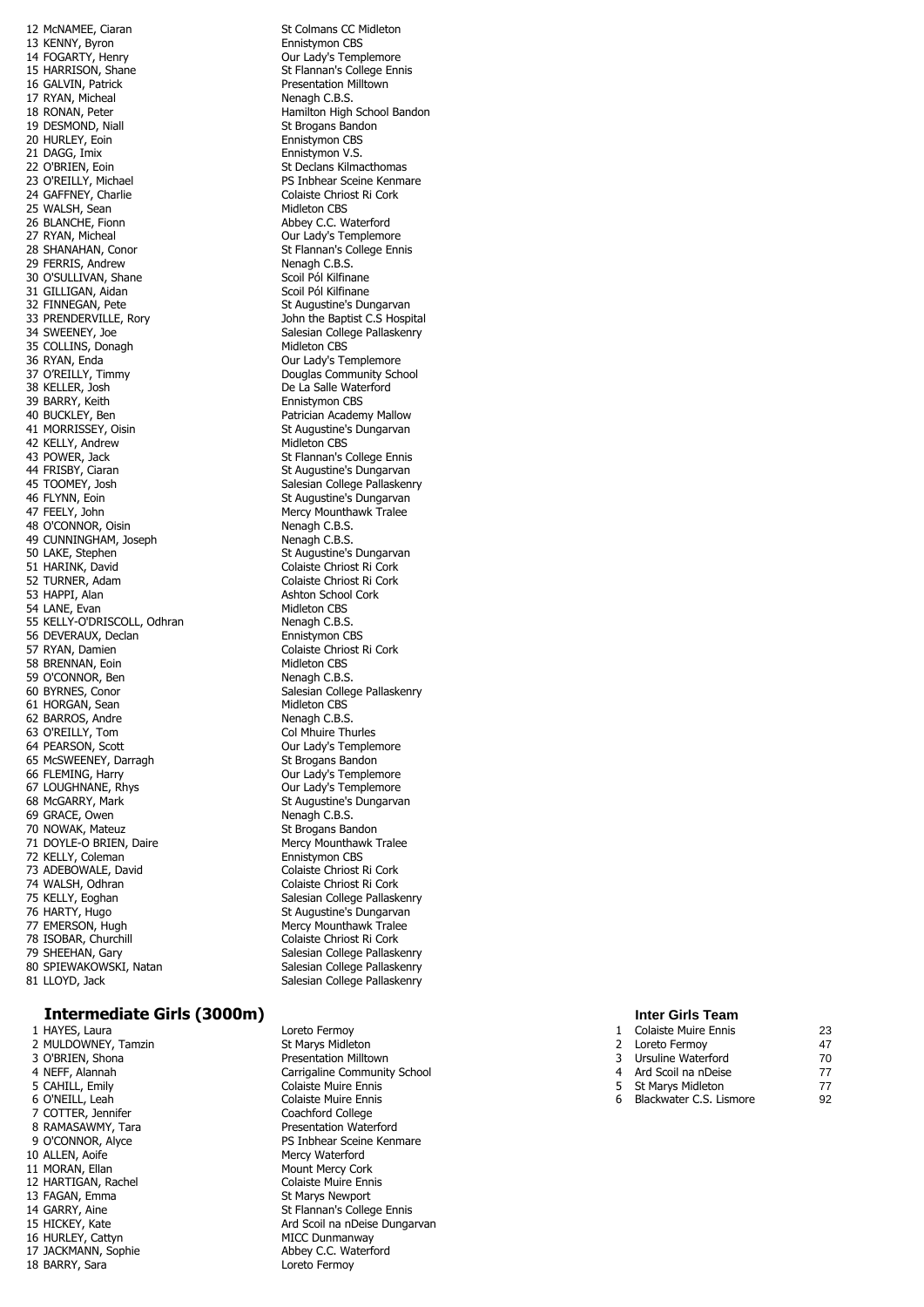20 RANDLES, Rhona **PS Inbhear Sceine Kenmare**<br>21 GOFF, Emily **PS Instant Account Account Account Contract Contract Contract OF** Ursuline Waterford 21 GOFF, Emily **Disk and Search Control Control Control Ursuline Waterford**<br>22 LOWE, Aisling **Disk and Search Control Control Ursuline Waterford** 23 NICHOLSON, Natalie<br>24 O'LEARY, Caoimhe 27 BARBER, Sarah **Institute Waterford**<br>128 HAYES, Caoimhe **Institute Waterford** Loreto Fermov 28 HAYES, Caoimhe Loreto Fermoy<br>29 BLUETT. Ursula Loreto Fermoy<br>29 BLUETT. Ursula 29 BLUETT, Ursula<br>30 BARBADO, Leah 30 BARBADO, Leah Colaiste Daibheid Cork<br>31 POWER, Shona Colaiste Muire Ennis 32 KEARNEY, Jennifer Loreto Fermoy 33 McGLYNN, Emer Ursuline Waterford<br>34 KENNEDY, Aoife Blackwater C.S. Lis 34 KENNEDY, Aoife **Blackwater C.S. Lismore** 35 CASEY, Emily **Blackwater C.S. Lismore** 36 McGRATH, Aine St Marys Midleton<br>37 O'BRIEN, Aoife St Marys Ard Scoil na nDeis 38 FITZGIBBON, Laetitia Loreto Fermoy 39 LEAHY, Mary (1988)<br>1999 - St Marys Midleton (1989)<br>20 Colaiste Muire Ennis 40 NI LACHTNAIN, Siofra<br>41 McGRATH. Aileen Colaiste Muire Ennis St Marys Midleton 41 McGRATH, Aileen<br>42 McCANN, Claragh 44 CORCORAN, Deirdre 45 VILKA, Agnes St Marys Midleton

### **Intermediate Boys (5000m) Inter Boys Team**

2 McCARTHY, Jake 2 2 McCARTHY, Jake 2 2 McCARTHY, Chris 13 O'REILLY, Chris 3 O'REILLY, Chris **Christian Community School**<br>4 CONNOLLY, Tommy **Christian Brothers College (** 5 CROWLEY, Fred<br>6 O'RIORDAN Cian 7 RYAN, Conor **Our Lady's Templemore** 10 TROY, Michael St Augustine's Dungarvan<br>11 KELLY, Jamie St Patrick's Comp. Shanno 11 KELLY, Jamie St Patrick's Comp. Shannon<br>12 DEASY. Ben St Patrick's College Ennis 12 DEASY, Ben St Flannan's College Ennis<br>13 O'SULLIVAN, Daire St Flannan's Colaiste Chroi Naofa Carrig 14 O'CONNOR, Rudhan SMI Newcastle West 15 MULLANEY, Conor **Blackwater C.S. Lismore**<br>16 NOLAN, Killian **Brackwater Constant Christian Brothers Collect** 18 MANNING, Tadgh 19 McGUIRE, James St Flannan's College Ennis 20 O'BRIEN, Frank Midleton CBS 21 O'DEA, Caoilfhionn<br>
22 O'SULLIVAN, Sean<br>
Coachford College 22 O'SULLIVAN, Sean Coachford College Coachford College C.B.S.<br>23 MOLONEY. Kieran C.B.S. 23 MOLONEY, Kieran<br>24 KERINS, Killian 24 KERINS, Killian Presentation Milltown 26 POWER, Luke Dungarvan C.B.S 27 MURPHY, Rory **Mercy Mounthawk Tralee**<br>
28 RYAN, Dane **Mercy Mounthawk Tralee**<br>
Menagh C.B.S. 28 RYAN, Dane<br>29 TRAVERS, Senan 30 LOONEY, Oisin Spanish Point Spanish Point Spanish Point Spanish Point Spanish Point Spanish Point Spanish Point 31 O'CONNOR, Fergal 32 HEARNE, Eoin De La Salle Waterford 33 RYAN, Eanna **Thurles C.B.S.**<br>34 MANNING, Ruairi **Thurles C.B.S.**<br>Charleville CBS 34 MANNING, Ruairi **Charleville CBS**<br>35 CAULFIELD, Fintan **Charles Containers Cault CAU**SS S Tulla 35 CAULFIELD, Fintan 36 KIELY, D.j. St Augustine's Dungarvan St Augustine's Dungarvan 37 DONNELLAN, Ronan 39 MAHONY, Cormac Dungarvan C.B.S 40 DONNELLAN, Stephen 41 O'FLYNN, Michael Charleville CBS 42 CAHILL, Padraig and St. Joseph's S S Tulla<br>43 O'FLOINN, Jack St. St. Augustine's Dunga 43 O'FLOINN, Jack St Augustine's Dungarvan<br>44 COLLINS, Denis St Augustine's Dungarvan 46 ROCHE, David **State Augustine's Dungarvan** 47 O'MALLEY, Killian Spanish Point (Spanish Point) Spanish Point (Spanish Point (Spanish Point Spanish Point Spanish Point Spanish Point Spanish Point (Spanish Point Spanish Point Spanish Point Spanish Point Spanish Point 48 O'DWYER, Ben Thurles C.B.S.<br>49 HURLEY Seamus Thurles C.B.S. 49 HURLEY, Seamus<br>50 O'REGAN Ciaran Entrance Charleville CBS 50 O'REGAN, Ciaran<br>51 REARDON, Gerry 52 PURCELL, Ben St. Joseph's S S Tulla 53 HEALY, David<br>
54 FITZGERALD, Seamus<br>
St FITZGERALD, Seamus 54 FITZGERALD, Seamus 55 McLAUGHLIN, Dylan Thurles C.B.S.<br>56 FITZGERALD, Padraig Thurles C.B.S. 56 FITZGERALD, Padraig 58 PEJIC, Marco Colaiste Pobail Bheanntrai 59 BRADY, Sean Colaiste Pobail Bheanntrai<br>60 TWOMEY, Nick Colaiste Pobail Bheanntrai 61 ROCHE, Lorcan **Our Lady's Templemore** 

19 BRENT, Sasha Tarbert Comprehensive School<br>19 BRENT, Sasha Tarbert Comprehensive School<br>19 BT Inbhear Sceine Kenmare Ursuline Waterford<br>Blackwater C.S. Lismore Millstreet Community School 25 PRENDERGAST, Mary-Kate **Ard Scoil na nDeise Dungarvan**<br>26 WHELAN, Lisa **Mary-Kate Arists College Ennis** Rice College Ennis Colaiste Muire Ennis Ard Scoil na nDeise Dungarvan Blackwater C.S. Lismore 43 KEANE, Orla Ard Scoil na nDeise Dungarvan<br>44 CORCORAN, Deirdre Archives Archives St Marys Midleton

1 McELHINNEY, Darragh Colaiste Pobail Bheanntrai Christian Brothers College Cork<br>Thurles C.B.S. Dungarvan C.B.S 8 O'FLAITHEARTAIGH, Naoise Hamilton High School Bandon 9 O'SHEA, Jack Christian Brothers College Cork<br>10 TROY, Michael Christian St Augustine's Dungarvan Colaiste Chroi Naofa Carrignavar 16 NOLAN, Killian Christian Brothers College Cork<br>17 MULCAIRE, Ricky Christian Brothers College Ennis St Flannan's College Ennis<br>DLS Macroom St Declans Kilmacthomas St Augustine's Dungarvan<br>Spanish Point Mercy Mounthawk Tralee Colaiste Pobail Bheanntrai 45 BUCKLEY, Denis Christian Brothers College Cork St Augustine's Dungarvan 57 GOULDING, Fiachra Christian Brothers College Cork Colaiste Pobail Bheanntrai

- 1 Christian Brothers College Cork 74 2 St Flannan's College Ennis 99<br>3 Thurles C B S Thurles C.B.S.<br>St Augustine's Dungarvan 118 4 St Augustine's Dungarvan 118<br>5 Dungarvan C.B.S 123 5 Dungarvan C.B.S<br>6 Spanish Point 134 Spanish Point 7 Colaiste Pobail Bheanntrai 152
	- 8 Charleville CBS 155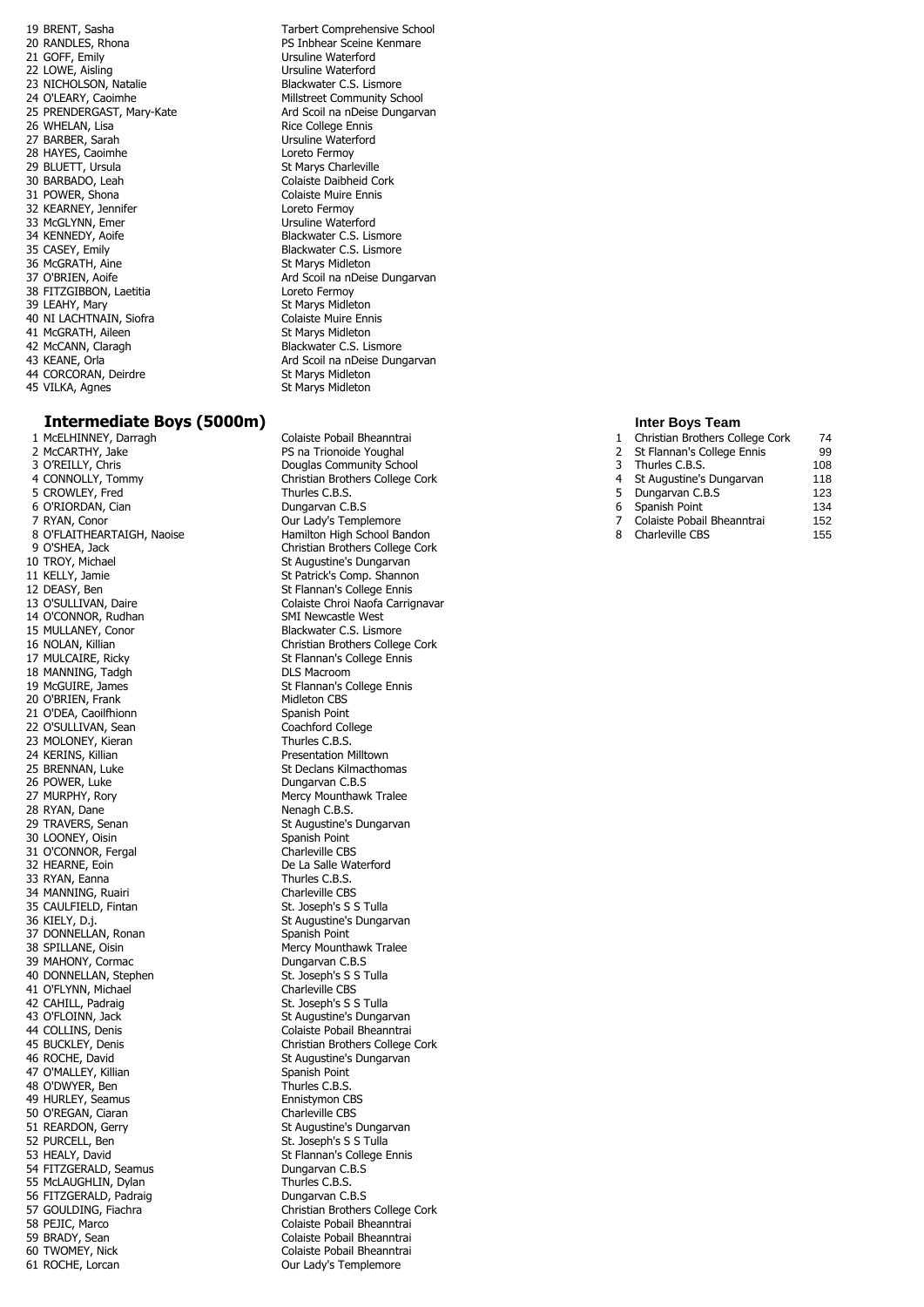64 HERLIHY, Ben<br>65 CRONIN, Alex 67 BIGGANE, Gearoid

# **Senior Girls (2500m) Senior Girls Team**<br>
Coachford College **Senior Contained Account College Senior Contained Account Contained Account Contained Account Coachford College Senior Contained Account Contained Account**

1 COTTER, Stephanie<br>2 DEEGAN, Avril 3 DOLKEN, Shauna 4 KELLY, Aisling<br>
5 EVERARD, Fiona<br>
6 RAFTER, Claire<br>
6 RAFTER, Claire 6 RAFTER, Claire<br>7 CARMODY, Caoimhe 8 COX, Tanya 9 MOLONEY, Sorcha Presentation Thurles 10 O'CONNOR, Orla Waterpark College 11 O'CONNOR, Anna<br>12 NI-FHLOINN, Cristín 13 DWYER, Caoimhe St Augustine's Dungarvan<br>14 HEERY, Ruth St Augustine's Dungarvan 14 HEERY, Ruth Waterpark College<br>15 WYLEY, Rachel Water St Augustine's Dun 16 O'CONNELL, Muireann Presentation Thurles 17 LOUGHMAN, Eimear **Institute Collaine Thurles**<br>18 HARRINGTON, Caoimhe **Institute Collaiste Pobail Bheanntrai** 18 HARRINGTON, Caoimhe Colaiste Pobai<br>19 KEANE, Aine Caoimhe Channais Spanish Point 19 KEANE, Aine<br>20 O'NEILL, Ciara 21 KEANE, Eimear 22 HUTCHINSON, Mollie Ursuline Waterford 23 LYNCH, Grainne Spanish Point (1989) Spanish Point (1989) Spanish Point (1989) SMGS Blarney 24 BICKERDIKE, Emma<br>25 VAUGHAN, Aoife 26 FITZGIBBON, Nuala<br>27 MURPHY, Emily 29 WHITNEY, Eilis St. Joseph's S S Tulla 30 DALY, Roisin **Presentation Thurles**<br>31 MORAN, Susan **Presentation College** 31 MORAN, Susan<br>32 HURLEY, Ciara 32 HURLEY, Ciara MICC Dunmanway<br>33 TAYLOR. Caoimhe Marchael Colaiste Treasa Ka 34 NI-SHUILLEABHAIN, Grace 35 GRIFFIN, Ellen Regina Mundi Cork 36 MORONEY, Sophie Salesian College Pallaskenry<br>37 RYAN, Alannah Sales Sales St. Joseph's S S Tulla 37 RYAN, Alannah St. Joseph's S S Tulla<br>38 HOGAN, Avril St. Joseph's S S Tulla 39 O'MAHONY, Kerrie **Presentation Milltown**<br>40 CANAVAN Fila 40 CANAVAN, Ella 41 KELLIHER, Aoife St Brigids Killarney 42 DOONA, Kiah St Brigids Killarney<br>43 FERRIS, Ellie St Brigids Bresentation Millto 43 FERRIS, Ellie **Carlistian Communist Communist Presentation Milltown**<br>44 FOLEY, Grace **Presentation Milltown** 45 CORLETT, Laura<br>46 COFFEY, Eve

### **Senior Boys (6000m) Senior Boys Team**

1 CURTIN, Fearghal Midleton CBS<br>
2 O'DONOVAN, Charlie Colaiste Chric 2 O'DONOVAN, Charlie Colaiste Chriost Ri Cork<br>3 BEARY, Eoghan Crescent Comprehensiv 3 BEARY, Eoghan Crescent Comprehensive<br>
4 KEANE, Evan Crescent Comprehensive<br>
Crescent Comprehensive 4 KEANE, Evan St Declans Kilmacthomas<br>
St Flannan's College Ennis<br>
St Flannan's College Ennis 6 DEVANE, Conor St Flannan's College Ennis 7 MADIGAN, Damien<br>8 BARRA, Bakhit 8 BARRA, Bakhit **Ennis Community College**<br>9 SMITH, Ben **Ennis College** Colaiste an Spioraid Naoir 9 SMITH, Ben Colaiste an Spioraid Naoimh<br>10 MAHER, Stephen Colaiste an Stephen Stephen Stephen Stephen Stephen Stephen Stephen Stephen Stephen Stephen 11 BLACKWELL, Niall **Dungarvan C.B.S** 12 McGLYNN, David<br>13 POWER, Micheal De La Salle Waterford<br>13 POWER, Micheal De La Salle St Augustine's Dungar 14 MURRAY-GOOD, James<br>15 BLAIR, Hugo 16 WHELAN, James St Flannan's College Ennis 17 O'DONOVAN, Alan Douglas Community School 18 DOWNES, Bjorn Scoil Pól Kilfinane<br>19 MEEHAN, David Scotland St. Joseph's S S T 19 MEEHAN, David<br>
20 MINTERN, James<br>
Colaiste Chriost Ri Co 20 MINTERN, James Colaiste Chriost Ri Cork<br>21 McCARTHY, Robyn Colaiste Pobail Bheannt 22 QUILTY, Ciaran Materpark College 24 MURPHY, Billy Scoil Phobail Bheara<br>25 BURTON, Josh Scoil Phobail Bheara 25 BURTON, Josh Colaiste Chriost Ri Cork<br>26 GRIFFIN, Pierce Christian St Flannan's College En 27 DUGGAN, John St. Joseph's S S Tulla<br>
28 O'CONNOR, Jack St. Joseph's S S Tulla 28 O'CONNOR, Jack Colaiste Chriost Ri Cork 29 CALNAN, Conor Colaiste Chriost Ri Cork Hamilton High School B 31 FAHY, Mark St Flannan's College Ennis<br>32 McCARTHY, Nelson St Flamilton High School Band 34 MAHER, Andrew

62 ROCHE, Sean State and State State Sungarvan<br>63 PULIS, Ben State State Scharleville CBS Charleville CBS<br>Charleville CBS 65 CRONIN, Alex St. Joseph's S S Tulla<br>66 MEADE Luke St. Joseph's S S Tulla St. Joseph's S S Tulla<br>Charleville CBS

Presentation Thurles<br>Scoil Phobail Bheara Kilrush Community School St Flannan's College Ennis<br>Villiers School 12 NÍ-FHLOINN, Cristín **Chaiste an Phiarsaigh Glanmire**<br>13 DWYER, Caoimhe **Chaisting Colaist Colaist Colaistine's** Dungarvan St Augustine's Dungarvan Blackwater C.S. Lismore<br>Spanish Point St. Joseph's S S Tulla<br>Ursuline Thurles St Augustine's Dungarvan 28 O'DONOVAN, Emer Colaiste Treasa Kanturk<br>Colaiste Choilm Ballincollig Presentation Thurles<br>Presentation Milltown Presentation Milltown<br>St Brigids Killarney St Brigids Killarney

St Flannan's College Ennis St Flannan's College Ennis St Augustine's Dungarvan<br>Ashton School Cork Waterpark College Colaiste Pobail Bheanntrai 23 O'DONOVAN, Conor Presentation Brothers College Cork St Flannan's College Ennis Hamilton High School Bandon 30 FUOHY, Sean Bishopstown Community School<br>31 FAHY, Mark Bishopstown St Flannan's College Ennis 32 McCARTHY, Nelson Hamilton High School Bandon<br>33 McKENNA, Aidan Hamilton High St Augustine's Dungarvan St Augustine's Dungarvan<br>Colaiste Chriost Ri Cork

|   | <b>Presentation Thurles</b>  | 27  |
|---|------------------------------|-----|
| 2 | Waterpark College            | 35  |
| 3 | Ursuline Thurles             | 49  |
| 4 | St Augustine's Dungarvan     | 55  |
| 5 | Spanish Point                | 63  |
| 6 | St. Joseph's S S Tulla       | 91  |
|   | <b>Presentation Milltown</b> | 122 |
| 8 | St Brigids Killarney         | 128 |

|   | St Flannan's College        | 37  |
|---|-----------------------------|-----|
|   | Colaiste Chriost Ri Cork    | 75  |
| 3 | Waterpark College           | 122 |
| 4 | Hamilton High School Bandon | 133 |